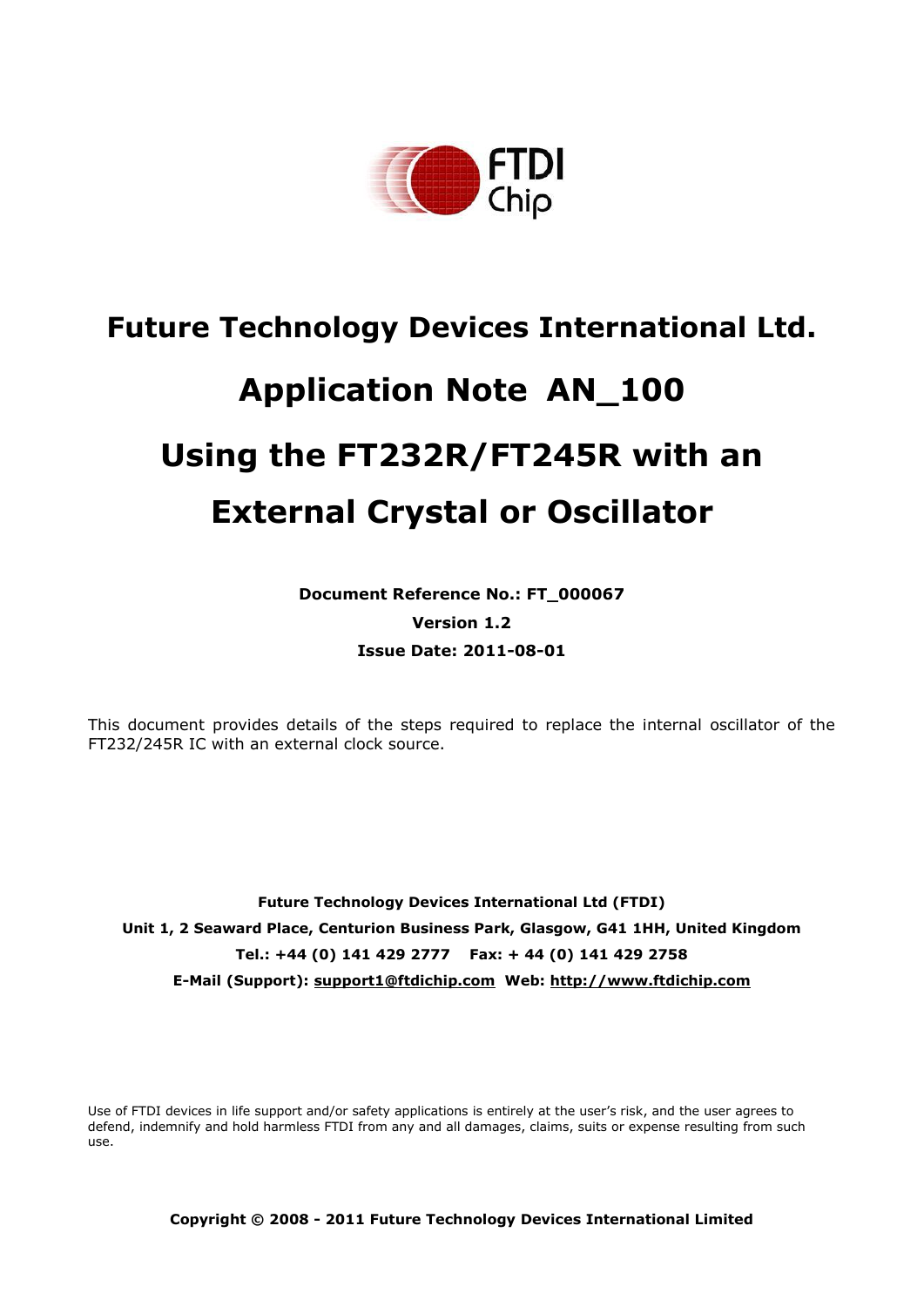

# **Table of Contents**

|                                             |  | 2 External Oscillator - Hardware Requirements 3            |  |  |  |
|---------------------------------------------|--|------------------------------------------------------------|--|--|--|
|                                             |  | 3 External Oscillator - EEPROM modification requirements 4 |  |  |  |
|                                             |  |                                                            |  |  |  |
|                                             |  |                                                            |  |  |  |
|                                             |  |                                                            |  |  |  |
|                                             |  |                                                            |  |  |  |
| Appendix A - List of Figures and Tables  10 |  |                                                            |  |  |  |
|                                             |  |                                                            |  |  |  |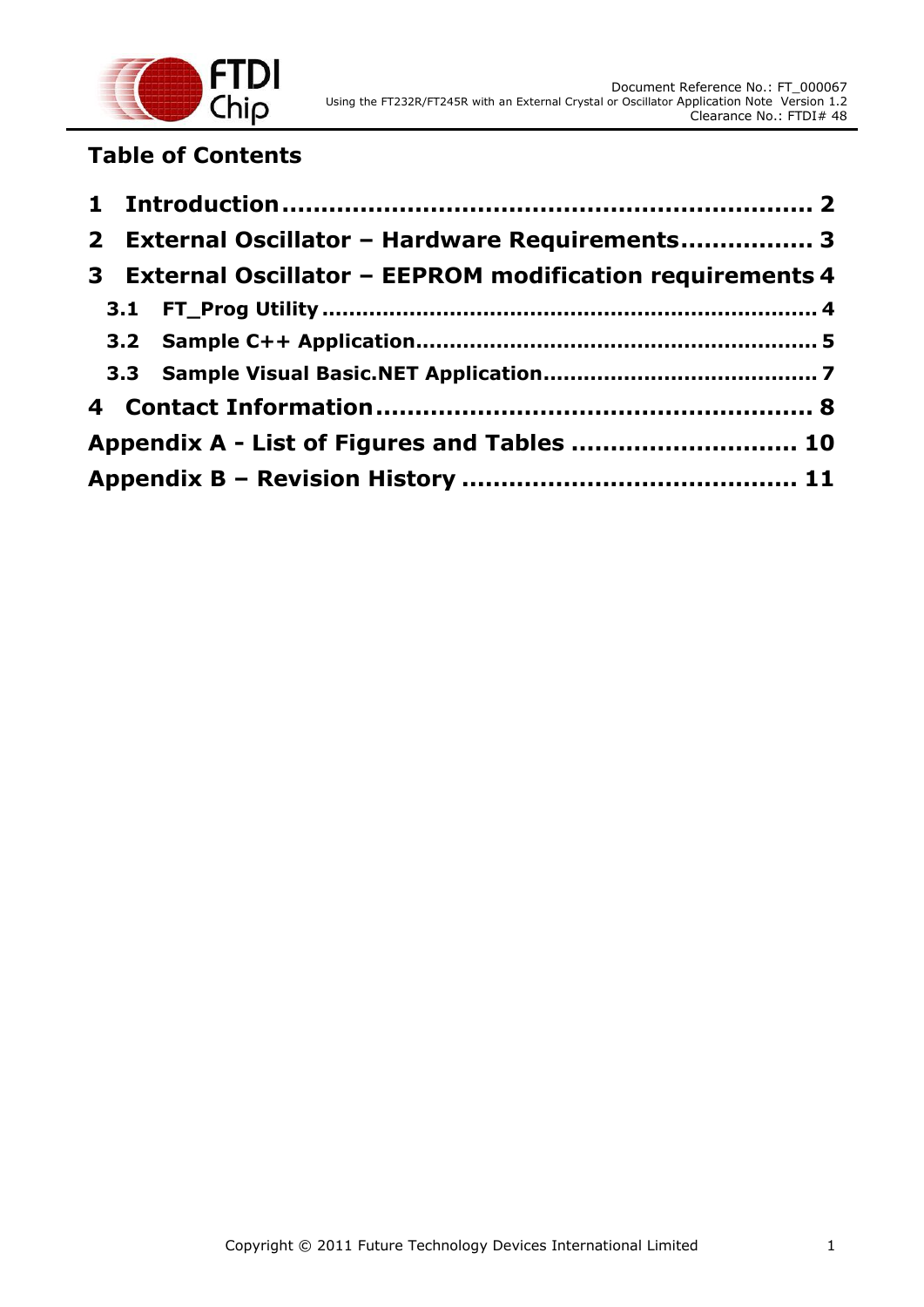

## <span id="page-2-0"></span>**1 Introduction**

The FTDI FT232R and FT245R devices have an integrated clock oscillator to simplify USB designs and reduce component count. In some applications it may be necessary to use an external clock source. For example when operating at a reduced VCC supply voltage or for improved EMC. This document describes how to disable the internal oscillator and enable the external clock source.

Users can use the example schematic and functional software code to begin their design. Note that software code is not guaranteed and not supported by FTDI. It is provided as an illustration only.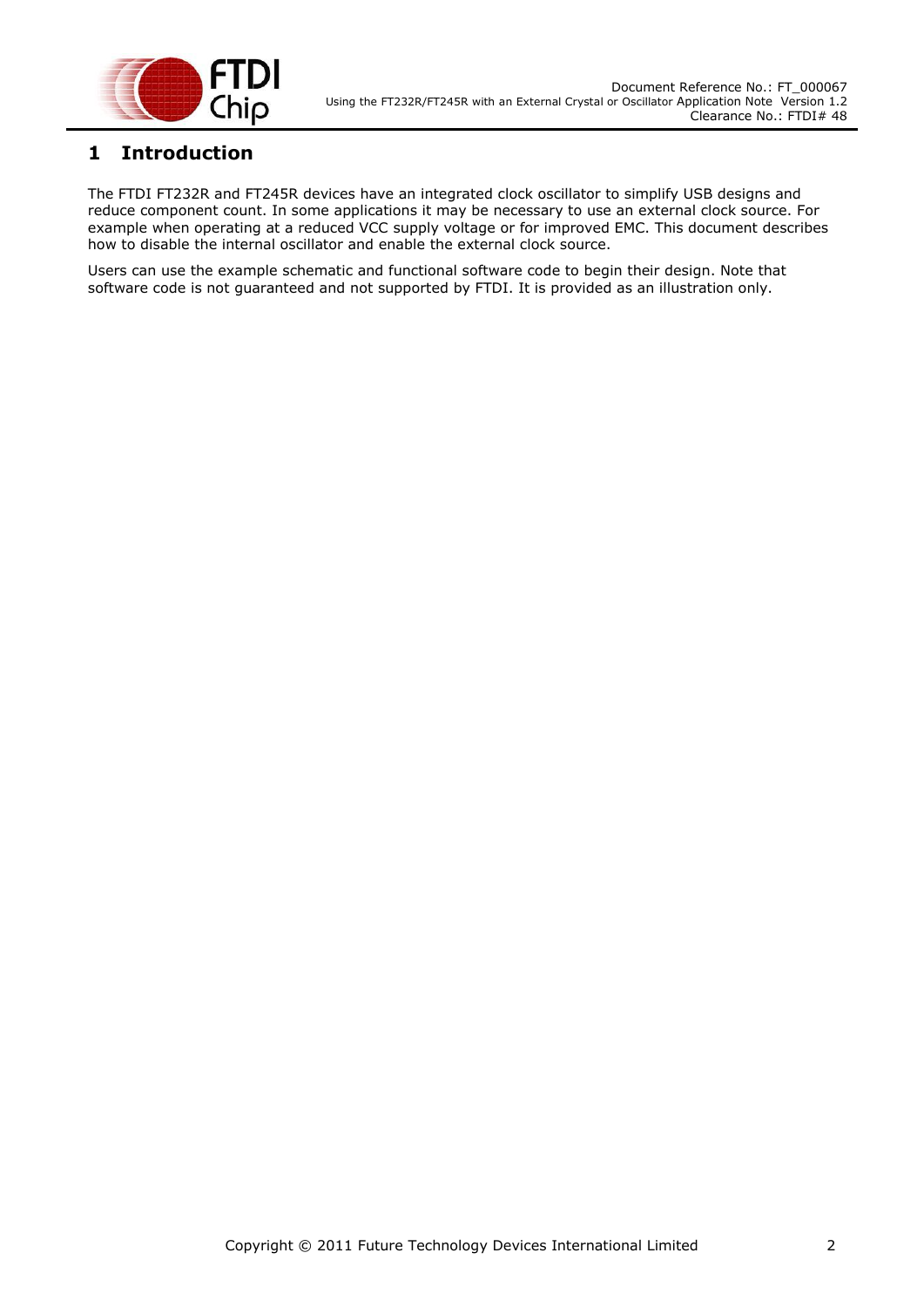

## <span id="page-3-0"></span>**2 External Oscillator – Hardware Requirements**

With the internal oscillator enabled both the OSCI pin and the OSCO pin are disconnected from the signals internally to the chip and should be left unconnected on the PCB.

Enabling and disabling the internal oscillator is done in the EEPROM as described in Section 3.0. By default a FT232R/245R device is delivered with the internal oscillator enabled.

When using an external crystal a crystal must be connected across the OSCI and OSCO pins as shown in [Figure 2.1.](#page-3-1)

The crystal frequency must be 12.0MHz ± 0.5%. An AT-cut crystal is recommended. The FT232R and FT245R have internal load capacitors and so external capacitors will not be required in many applications. The values are 6.27pF for OSCI and 30pF for OSCO.



#### <span id="page-3-1"></span>**Figure 2.1 Crystal Connection**

If using an external oscillator or other clock source then the frequency must also be 12.0MHz  $\pm$  0.5%. It must also drive at +5V CMOS levels or be AC coupled to centre around +VCC/2. In this case the source drives the OSCI pin. The OSCO pin is not connected.



#### <span id="page-3-2"></span>**Figure 2.2 Oscillator Connection**

Note: Some applications require using an external oscillator and operate at VCC= +3.3V. When powering up the device for the very first time, it must have VCC > +4.0V in order to start correctly and communicate on the USB bus (for example, the power supply could come from the USB VBUS supply +5.0V). The device can then be re-programmed using one of the utilities described below.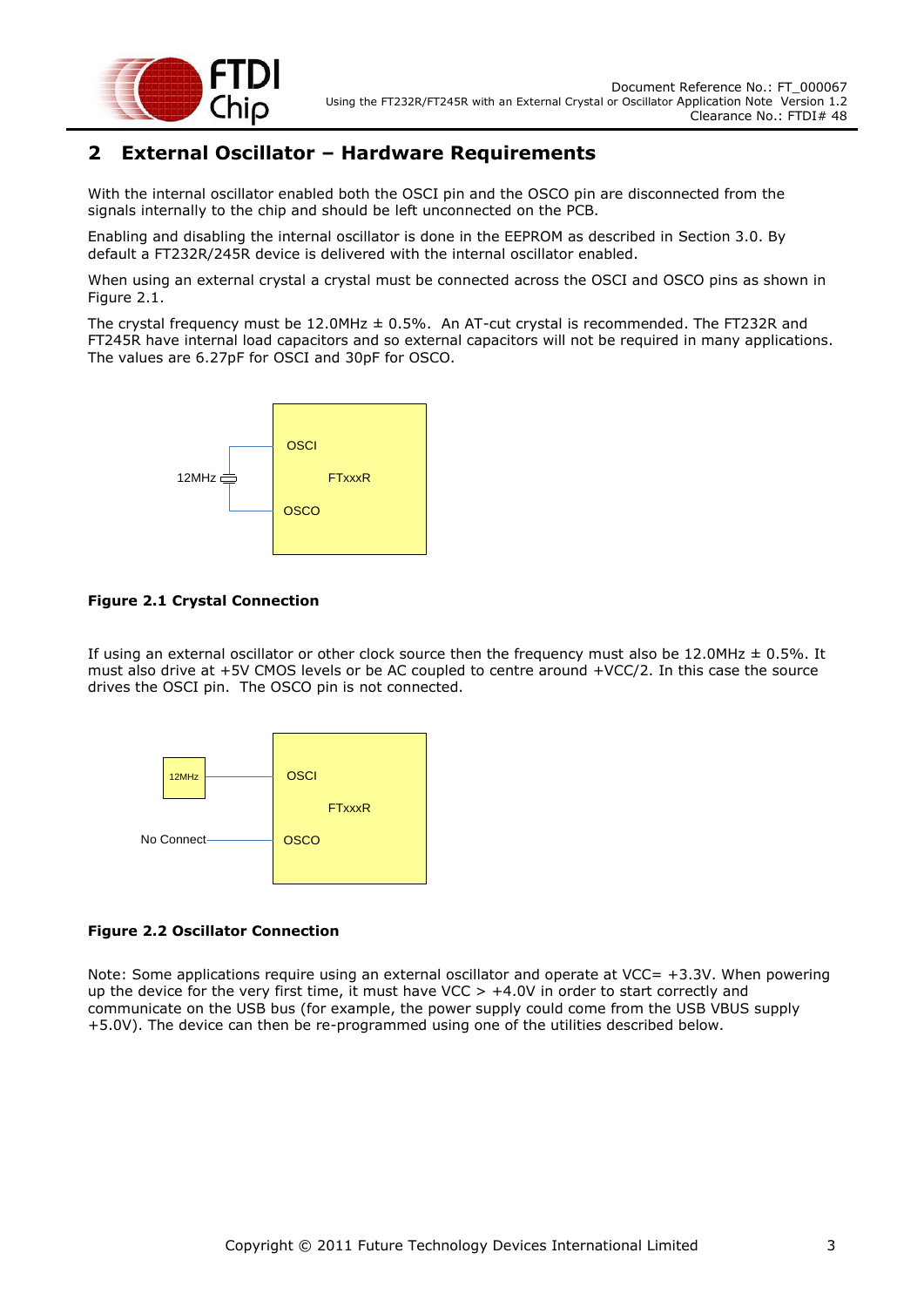

## <span id="page-4-0"></span>**3 External Oscillator – EEPROM modification requirements**

To disable the internal oscillator the EEPROM must be re-configured. This section shows three different ways to achieve this.

## <span id="page-4-1"></span>**3.1 FT\_Prog Utility**

This EEPROM modification can be made using the FT\_Prog utility which is available free from the FTDI website. The 'Use External Oscillator' box should be ticked as shown in [Figure 3.1](#page-4-2) below. Please refer to the user guide for full details of how to use FT\_Prog. The FT\_Prog utility and user guide are available from the link below:

[http://www.ftdichip.com/Support/Utilities.htm#FT\\_Prog](http://www.ftdichip.com/Support/Utilities.htm#FT_Prog)

| FTDI - FT Prog - Device: 0 [Loc ID:50]                                                                                                                                                                |                                                                                                                                                                                                                                                   |  |  |  |  |  |  |  |  |  |
|-------------------------------------------------------------------------------------------------------------------------------------------------------------------------------------------------------|---------------------------------------------------------------------------------------------------------------------------------------------------------------------------------------------------------------------------------------------------|--|--|--|--|--|--|--|--|--|
| EEPROM<br>Flash ROM                                                                                                                                                                                   |                                                                                                                                                                                                                                                   |  |  |  |  |  |  |  |  |  |
| Devices<br>Help<br>File                                                                                                                                                                               |                                                                                                                                                                                                                                                   |  |  |  |  |  |  |  |  |  |
| Q 28 B   Q →   <i>Q →</i>   ⊠                                                                                                                                                                         | 0                                                                                                                                                                                                                                                 |  |  |  |  |  |  |  |  |  |
| Device Tree                                                                                                                                                                                           | Property<br>Value                                                                                                                                                                                                                                 |  |  |  |  |  |  |  |  |  |
| □ ← Device: 0 [Loc ID:50]<br><b>E-</b> FT EEPROM<br><b>E</b> $\Rightarrow$ Chip Details                                                                                                               | High Current I/O's<br>П<br>Load D2XX Driver                                                                                                                                                                                                       |  |  |  |  |  |  |  |  |  |
| <b>E</b> $\rightarrow$ USB Device Descriptor<br><b>E</b> $\rightarrow$ USB Config Descriptor<br><b>E</b> $\rightarrow$ USB String Descriptors<br><b>E</b> → Hardware Specific<br>$\Rightarrow$ HighlO | ▽<br>Use External Oscillator:                                                                                                                                                                                                                     |  |  |  |  |  |  |  |  |  |
| ⇒ D2XXDriver<br>ExternalOscillator<br>mi → Invert RS232 Signals<br>m → IO Controls                                                                                                                    | <b>Information Box</b><br><b>External Oscillator</b>                                                                                                                                                                                              |  |  |  |  |  |  |  |  |  |
|                                                                                                                                                                                                       | If you have an external oscillator fitted to your design that<br>you wish to use then check this box. Warning: Setting<br>this bit without an external oscillator fitted to your design<br>will render the chip unusable.                         |  |  |  |  |  |  |  |  |  |
|                                                                                                                                                                                                       | Device Output                                                                                                                                                                                                                                     |  |  |  |  |  |  |  |  |  |
|                                                                                                                                                                                                       | Read EEPROM Device 0<br>Word                                                                                                                                                                                                                      |  |  |  |  |  |  |  |  |  |
|                                                                                                                                                                                                       | 0000: 0040 0304 0160 0006 A032 0800 0002 980A<br>0008: A20E B012 3211 0500 0A03 4600 5400 4400<br>0010: 4900 0E03 5500 5300 3200 3300 3200 5200<br>0018: 1203 4600 5400 4600 5200 4400 4D00 4800<br>0020: 3600 0203 0100 0000 0000 0000 0000 0000 |  |  |  |  |  |  |  |  |  |
|                                                                                                                                                                                                       | 0040: 2304 DCFB 0000 1155 1170 4200 0000 0000<br>0048: 0000 0000 0000 0000 3741 4654 4F43 3348                                                                                                                                                    |  |  |  |  |  |  |  |  |  |
| Ready                                                                                                                                                                                                 |                                                                                                                                                                                                                                                   |  |  |  |  |  |  |  |  |  |

<span id="page-4-2"></span>**Figure 3.1 Enabling external oscillator in FT\_Prog**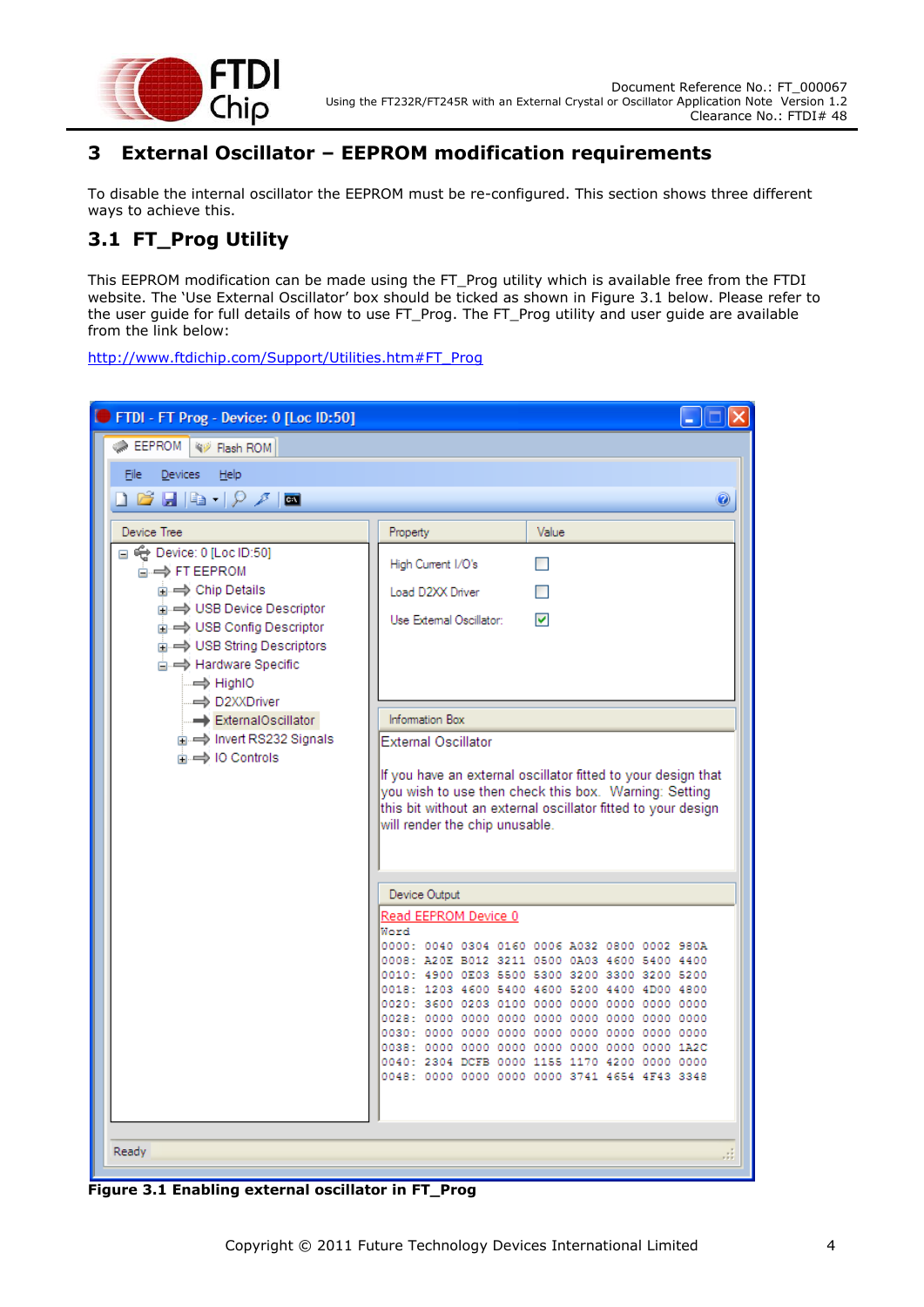

#include <windows.h>

## <span id="page-5-0"></span>**3.2 Sample C++ Application**

The sample code below shows how this can be done using a C++ application. NOTE: This code is not supported or guaranteed by FTDI.

```
#include <stdio.h>
#include "ftd2xx.h"
int main(int argc, char* argv[])
{
      FT HANDLE fthandle;
      FT_STATUS status;
 status = FT_Open(0, &fthandle);
          if(status != FT OK) printf("open status not ok %d\n", status);
      FT_PROGRAM_DATA ftData;
      WORD VendorIdBuf = 0 \times 0403;
      WORD ProductIdBuf = 0 \times 6001;
      char ManufacturerBuf[32];
      char ManufacturerIdBuf[16];
      char DescriptionBuf[64];
      char SerialNumberBuf[16];
      ftData.Signature1 = 0x00000000;ftData.Signature2 = 0xffffffff;
      ftData.Version = 2; //'0 = 'BM device, 1 = 'C Device, 2 = 'R device
      ftData.VendorId = VendorIdBuf;
      ftData.ProductId = ProductIdBuf;
      ftData.Manufacturer = ManufacturerBuf;
      ftData.ManufacturerId = ManufacturerIdBuf;
      ftData.Description = DescriptionBuf;
      ftData.SerialNumber = SerialNumberBuf;
      ftData.MaxPower = 90; 
      ftData.PnP = 1; 
      ftData.SelfPowered = 0; 
      ftData.RemoteWakeup = 0;
       //'R features require section below
      ftData.UseExtOsc; // Use External Oscillator
       ftData.HighDriveIOs; // High Drive I/Os
      ftData.EndpointSize; // Endpoint size
       ftData.PullDownEnableR; // non-zero if pull down enabled
       ftData.SerNumEnableR; // non-zero if serial number to be used
      ftData.InvertTXD; // non-zero if invert TXD
      ftData.InvertRXD; // non-zero if invert RXD
      ftData.InvertRTS; // non-zero if invert RTS
      ftData.InvertCTS; // non-zero if invert CTS
       ftData.InvertDTR; // non-zero if invert DTR
       ftData.InvertDSR; // non-zero if invert DSR
      ftData.InvertDCD; // non-zero if invert DCD
      ftData.InvertRI; // non-zero if invert RI
      ftData.Cbus0; // Cbus Mux control
      ftData.Cbus1; // Cbus Mux control
       ftData.Cbus2; // Cbus Mux control
      ftData.Cbus3; // Cbus Mux control
      ftData.Cbus4; // Cbus Mux control
      ftData.RIsVCP; // non-zero if using VCP drivers
      status = FT_EE_Read(fthandle, &ftData);
```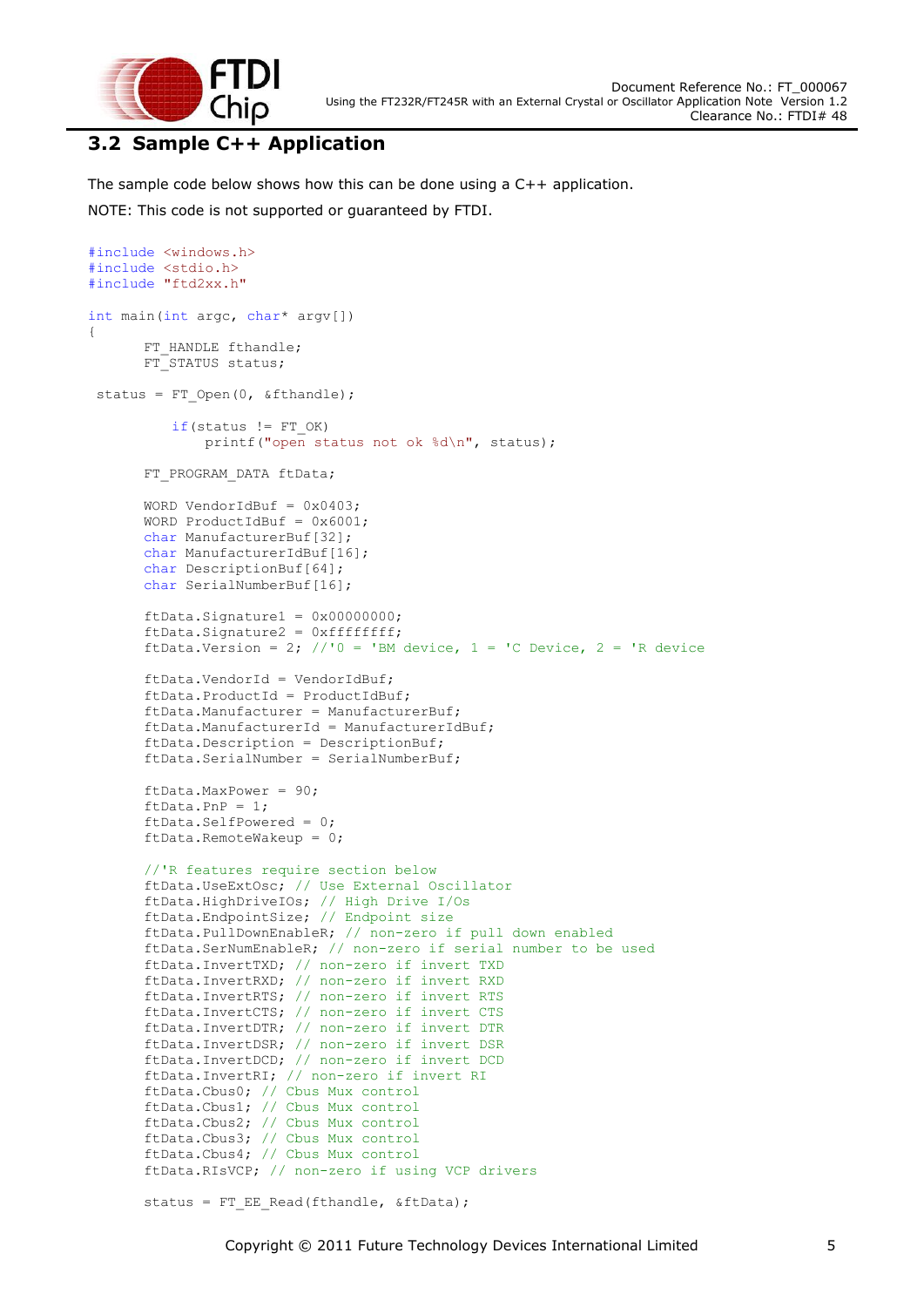

```
if (status != FT OK)
              printf("EE Read status not ok %d\n", status);
       else 
       //It is optional to print out all the parameters.
       {
              printf("Signature1 = 0x804x\ln", ftData.Signature1);
              printf("Signature2 = 0x804x\ln", ftData.Signature2);
              printf("Version = 0x%04x\n", ftData.Version);
              printf("VendorID = 0x\frac{0}{x}\ln", ftData.VendorId);
              printf("ProductID = 0x\04x\n", ftData.ProductId);
              printf("Manufacturer = \sin", ftData.Manufacturer);
              printf("ManufacturerID = %s\n", ftData.ManufacturerId);
              printf("Description = %s\n", ftData.Description);
              printf("SerialNumber = %s\n", ftData.SerialNumber);
              printf("MaxPower = %d\n", ftData.MaxPower);
              printf("PnP = \&x\n", ftData.PnP);
              printf("SelfPowered = \frac{8x}{n}, ftData.SelfPowered);
              printf("RemoteWakeup = \frac{1}{8}x\n\cdot n", ftData.RemoteWakeup);
              printf("Use Ext Osc = %x\n", ftData.UseExtOsc);
              printf("High Drives = \frac{8}{x}\n\pi, ftData.HighDriveIOs);
              printf("Endpoint Size = \frac{8}{x}\ln", ftData.EndpointSize);
              printf("Pull Down Enabled = \frac{8x}{n}, ftData.PullDownEnableR);
              printf("Serial Number Enabled = \frac{1}{8}x\n\cdot \n\cdot, ftData.SerNumEnableR);
              printf("Invert TXD = %x\n", ftData.InvertTXD);
              printf("Invert RXD = %x\n", ftData.InvertRXD);
              printf("Invert RTS = \frac{8x}{n}, ftData.InvertRTS);
              printf("Invert CTS = %x\n", ftData.InvertCTS);
              printf("Invert DTR = %x\n", ftData.InvertDTR);
              printf("Invert DSR = \frac{8}{x}\nright", ftData.InvertDSR);
              printf("Invert DCD = %x\n", ftData.InvertDCD);
              printf("Invert RI = %x\n", ftData.InvertRI);
              printf("CBUS0 = \&x\n", ftData.Cbus0);
              printf("CBUS1 = \frac{1}{8}x\ln", ftData.Cbus1);
              printf("CBUS2 = \frac{1}{8}x\pi", ftData.Cbus2);
              printf("CBUS3 = \frac{1}{8}x\ln", ftData.Cbus3);
              printf("CBUS4 = \frac{8x}{n}, ftData.Cbus4);
              printf("RIsVCP = \frac{8x}{n}, ftData.RIsVCP);
       }
//use external clock.
ftData.UseExtOsc = 1; //Enabling use of external oscillator
status = FT_EE_Program(fthandle, &ftData);
status = FTClose(fthandle);
       if (status != FT OK)
       printf("EE_Program status not ok %d\n", status);
       else
              printf("EE_Program status ok %d\n", status);
```
return 0;

}

**CAUTION:** IF THE INTERNAL OSCILLATOR IS DISABLED IN THE EEPROM, THE DEVICE WILL NOT FUNCTION UNTIL AN EXTERNAL CLOCK SOURCE IS APPLIED.

THIS EXTERNAL CLOCK SOURCE WILL BE NECESSARY IF THE APPLICATION NEEDS TO RE-ENABLE THE INTERNAL CLOCK SOURCE.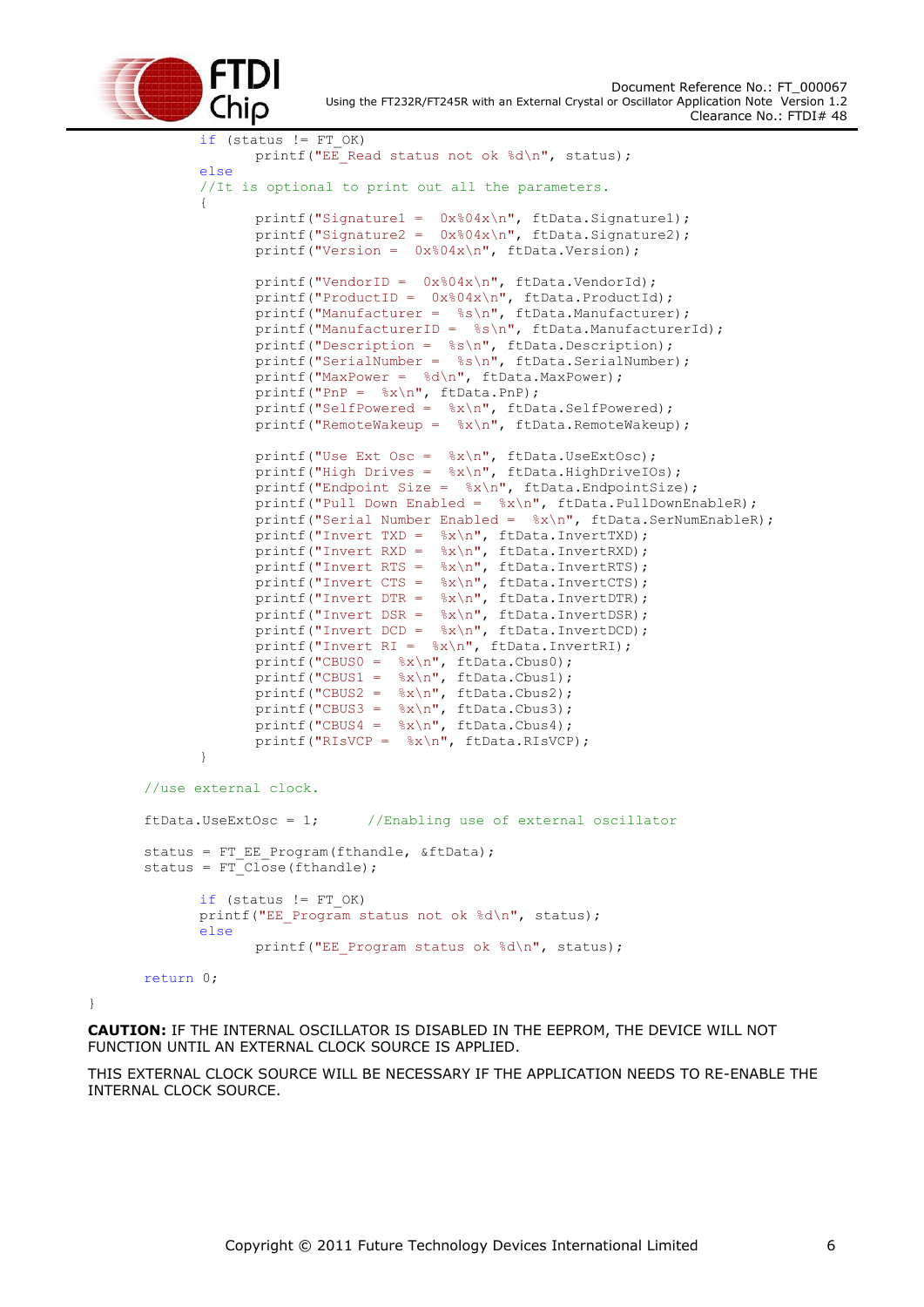

### <span id="page-7-0"></span>**3.3 Sample Visual Basic.NET Application**

The sample utility below accomplishes the same EEPROM modification through a Visual Basic program. To avoid accidentally programming other FT2xxR devices that may be plugged into the host PC, this program is configured to only work when a single FTDI device is installed.

NOTE: This utility is provided on an as-is basis and is not supported or guaranteed by FTDI.

This basic dialog shows the necessary information to interact with the user.

| <b>PH</b> FT2xxR Clock Configuration | وكالمود             |
|--------------------------------------|---------------------|
| <b>USB</b> Description               | Read Config         |
| <b>USB Serial Number</b>             | <b>Write Config</b> |
| Internal Clock                       |                     |
| External Clock                       | Exit                |

<span id="page-7-1"></span>**Figure 3.2 FT2xxR Clock Configuration – Initial Dialog**

When the "Read Config" button is clicked, the USB description (Product Description in FT\_Prog) and USB Serial Number are read from the EEPROM, as well as the current clock setting, and displayed.

The user simply needs to select the appropriate radio button and click "Write Config". If the external clock option is selected, a warning appears, asking for confirmation that the target circuit indeed has an external clock or crystal.

| Warning                                                                                                                                      |    |  |
|----------------------------------------------------------------------------------------------------------------------------------------------|----|--|
| If you do not have an external clock in your circuit, The FT2xxR you are about to<br>program will not be useable<br>Do you want to continue? |    |  |
|                                                                                                                                              | No |  |

<span id="page-7-2"></span>**Figure 3.3 FT2xxR Clock Configuration – External Clock Warning**

There are additional information dialog boxes that will appear to indicate when the EEPROM has been read or written, and to reset the target upon exiting the program.

Other EEPROM settings can be modified in the same manner and added to the dialog box.

The following D2XX function calls, as defined by the [Managed .NET wrapper,](http://www.ftdichip.com/Support/SoftwareExamples/CodeExamples/CSharp/FTD2XX_NET_1010.zip) are used to read and write the EEPROM:

- **GetNumberOfDevices** = Obtains the number of FTDI devices connected to the host PC. If the number <> 1, then the program will exit.
- **GetDeviceList** = Obtains the enumerated information including the USB Product String and USB Serial Number that were read by the operating system upon enumeration.
- **OpenByDescription** = Obtains the handle to the FT2xxR device.
- **ReadFT232REEPROM** = Reads the content of the FT2xxR EEPROM and populates the data structure.
- **WriteFT232REEPROM** = Writes the new settings as indicated in the dialog box.
- **CyclePort** = Forces the operating system to re-enumerate the FT2xxR

Note that the same .NET wrapper can be used in any of the Visual Studio.NET languages.

**CAUTION:** IF THE INTERNAL OSCILLATOR IS DISABLED IN THE EEPROM, THE DEVICE WILL NOT FUNCTION UNTIL AN EXTERNAL CLOCK SOURCE IS APPLIED.

THIS EXTERNAL CLOCK SOURCE WILL BE NECESSARY IF THE APPLICATION NEEDS TO RE-ENABLE THE INTERNAL CLOCK SOURCE.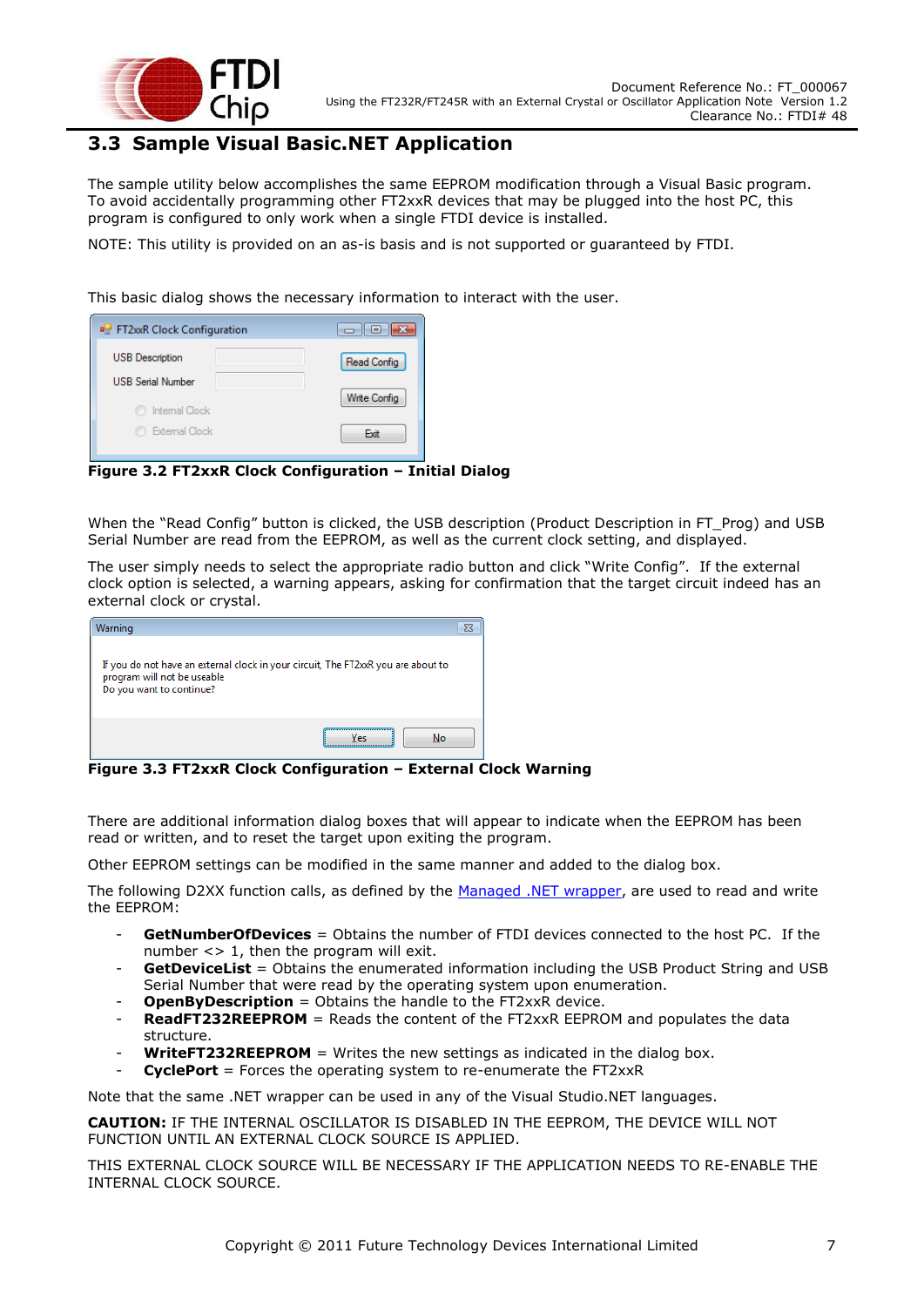

## <span id="page-8-0"></span>**4 Contact Information**

#### **Head Office – Glasgow, UK**

Future Technology Devices International Limited Unit 1, 2 Seaward Place Centurion Business Park Glasgow G41 1HH United Kingdom Tel: +44 (0) 141 429 2777 Fax: +44 (0) 141 429 2758

E-mail (Sales) [sales1@ftdichip.com](mailto:sales1@ftdichip.com) E-mail (Support) [support1@ftdichip.com](mailto:support1@ftdichip.com) E-mail (General Enquiries) [admin1@ftdichip.com](mailto:admin1@ftdichip.com) Web Site URL [http://www.ftdichip.com](http://www.ftdichip.com/) Web Shop URL [http://www.ftdichip.com](http://www.ftdichip.com/)

#### **Branch Office – Taipei, Taiwan**

Future Technology Devices International Limited (Taiwan) 2F, No. 516, Sec. 1, NeiHu Road Taipei 114 Taiwan , R.O.C. Tel: +886 (0) 2 8791 3570 Fax: +886 (0) 2 8791 3576

E-mail (Sales) [tw.sales1@ftdichip.com](mailto:tw.sales1@ftdichip.com) E-mail (Support) [tw.support1@ftdichip.com](mailto:tw.support1@ftdichip.com) E-mail (General Enquiries) [tw.admin1@ftdichip.com](mailto:tw.admin1@ftdichip.com) Web Site URL [http://www.ftdichip.com](http://www.ftdichip.com/)

#### **Branch Office – Hillsboro, Oregon, USA**

Future Technology Devices International Limited (USA) 7235 NW Evergreen Parkway, Suite 600 Hillsboro, OR 97123-5803 USA Tel: +1 (503) 547 0988 Fax: +1 (503) 547 0987

E-Mail (Sales) [us.sales@ftdichip.com](mailto:us.sales@ftdichip.com) E-Mail (Support) [us.support@ftdichip.com](mailto:us.support@ftdichip.com) Web Site URL [http://www.ftdichip.com](http://www.ftdichip.com/)

#### **Branch Office – Shanghai, China**

Future Technology Devices International Limited (China) Room 408, 317 Xianxia Road, Shanghai, 200051 China Tel: +86 21 62351596 Fax: +86 21 62351595

E-mail (Sales) [cn.sales@ftdichip.com](mailto:cn.sales@ftdichip.com) E-mail (Support)[cn.support@ftdichip.com](mailto:cn.support@ftdichip.com) E-mail (General Enquiries) [cn.admin@ftdichip.com](mailto:cn.admin@ftdichip.com) Web Site URL [http://www.ftdichip.com](http://www.ftdichip.com/)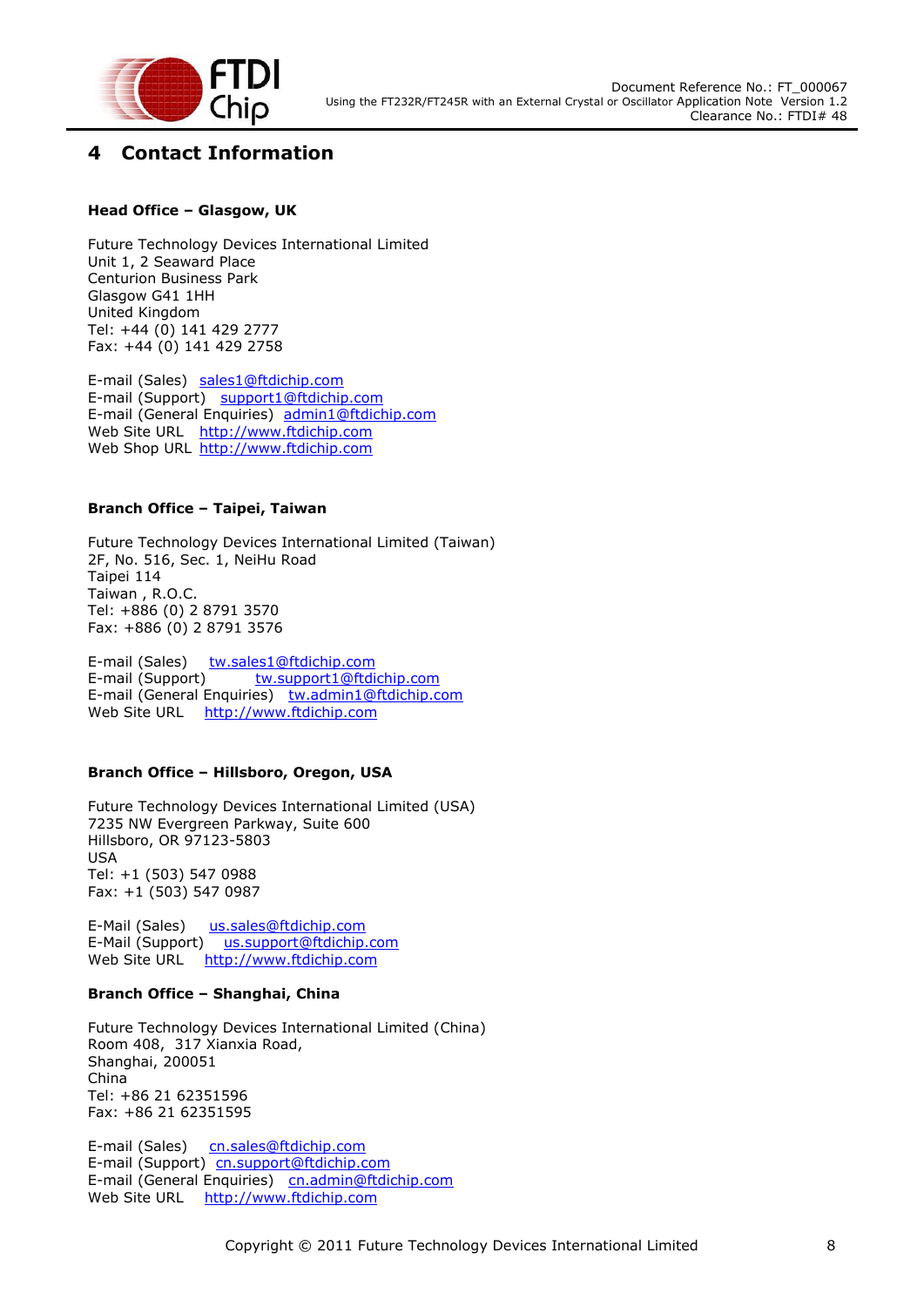

#### **Distributor and Sales Representatives**

Please visit the Sales Network page of the FTDI Web site for the contact details of our distributor(s) and sales representative(s) in your country.

System and equipment manufacturers and designers are responsible to ensure that their systems, and any Future Technology Devices International Ltd (FTDI) devices incorporated in their systems, meet all applicable safety, regulatory and system-level performance requirements. All application-related information in this document (including application descriptions, suggested FTDI devices and other materials) is provided for reference only. While FTDI has taken care to assure it is accurate, this information is subject to customer confirmation, and FTDI disclaims all liability for system designs and for any applications assistance provided by FTDI. Use of FTDI devices in life support and/or safety applications is entirely at the user"s risk, and the user agrees to defend, indemnify and hold harmless FTDI from any and all damages, claims, suits or expense resulting from such use. This document is subject to change without notice. No freedom to use patents or other intellectual property rights is implied by the publication of this document. Neither the whole nor any part of the information contained in, or the product described in this document, may be adapted or reproduced in any material or electronic form without the prior written consent of the copyright holder. Future Technology Devices International Ltd, Unit 1, 2 Seaward Place, Centurion Business Park, Glasgow G41 1HH, United Kingdom. Scotland Registered Company Number: SC136640.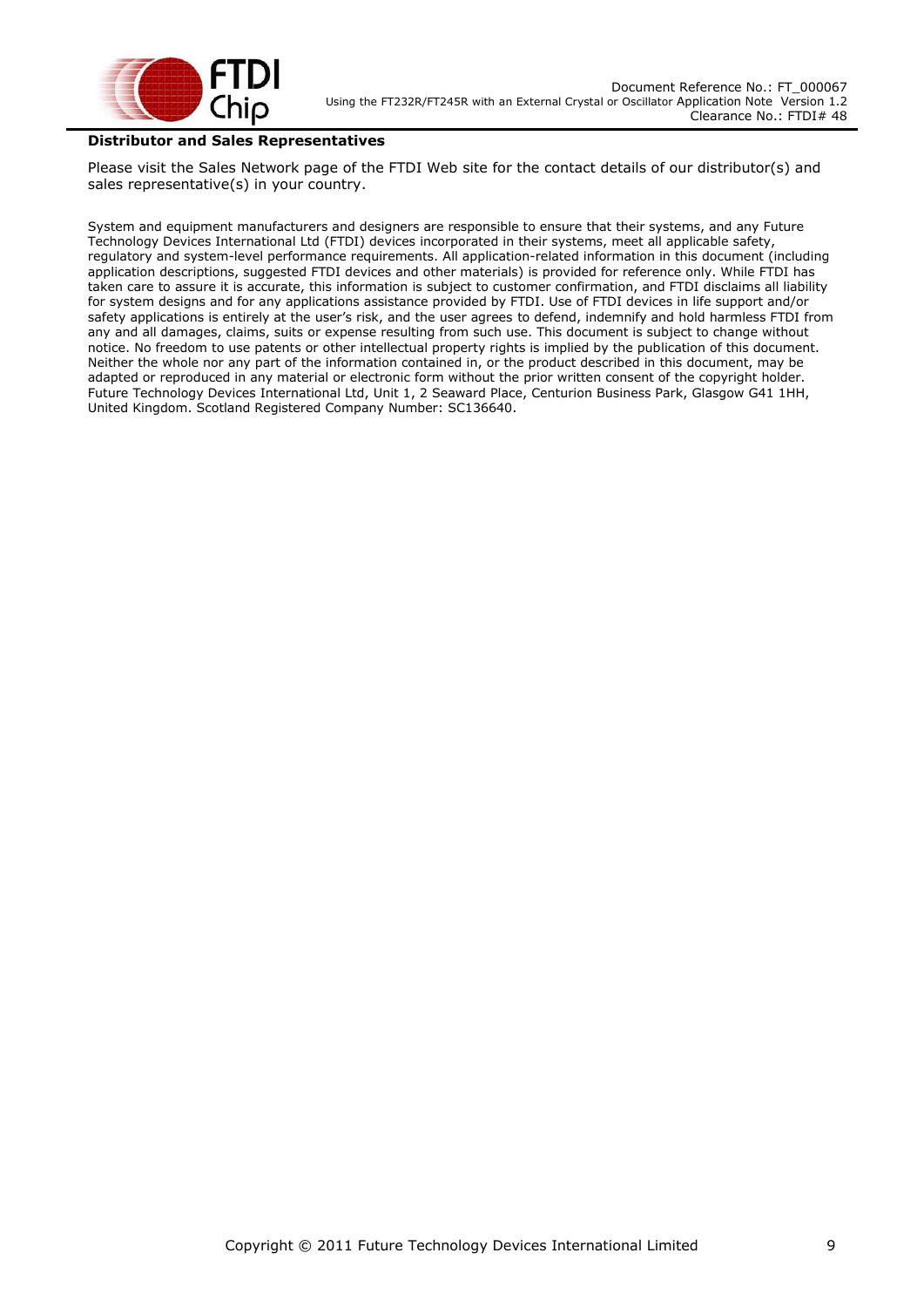

## <span id="page-10-0"></span>**Appendix A - List of Figures and Tables**

| List of Figures |  |
|-----------------|--|
|                 |  |
|                 |  |
|                 |  |
|                 |  |
|                 |  |